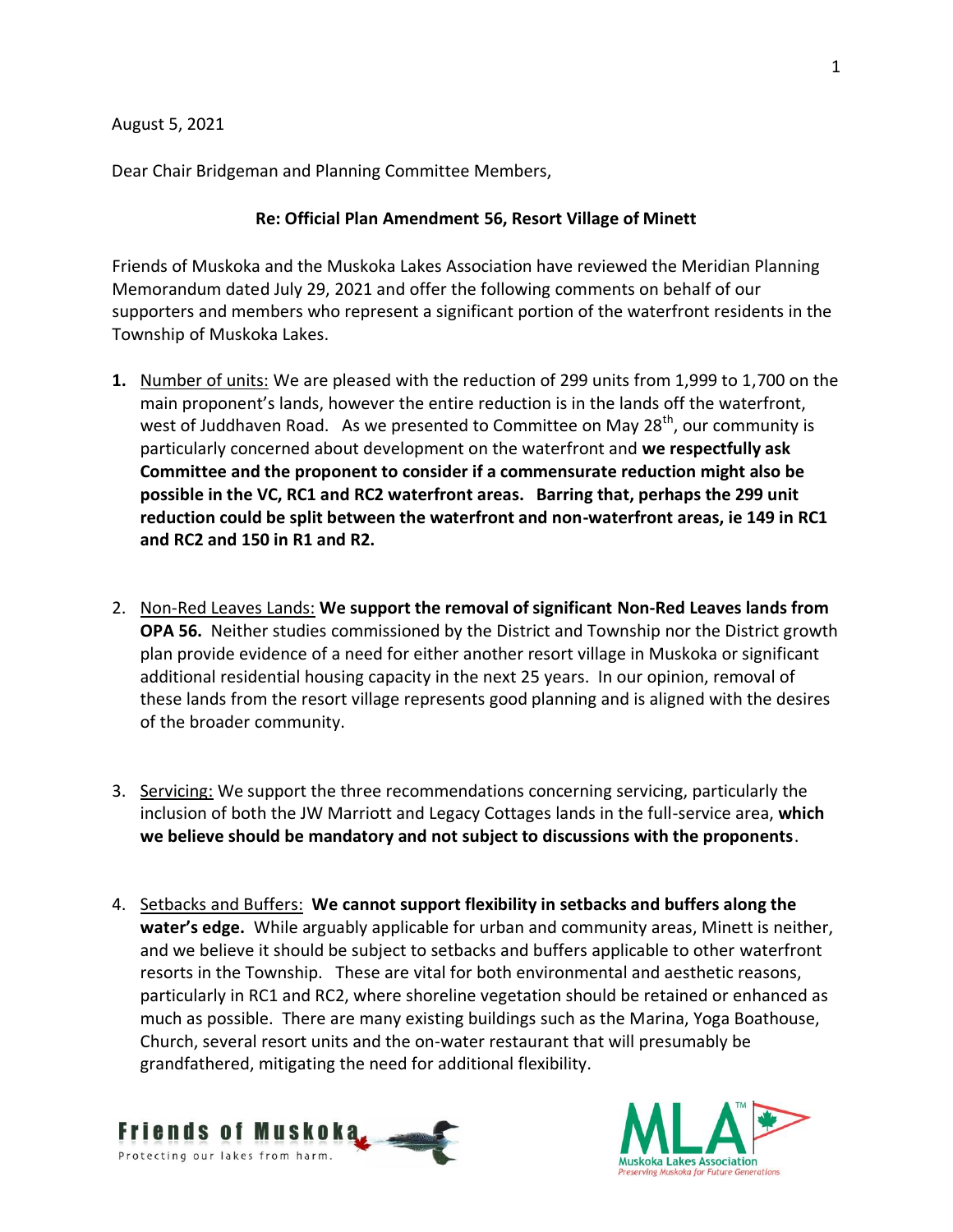- 5. Building Height: We cannot support 5 storey buildings in Minett. Building height is one of the issues of great importance to our community. Most of our supporters agree that the height of the JW Marriott was a mistake and detracts significantly from the natural feel and character of the Minett area. 90% of respondents to our Minett survey requested heights below the natural treeline and limited to 4 storeys. **At a minimum, we request that the OPA mandate building heights below the natural treeline, as required in the existing Official Plan.** Our goal is to **not** be able to see buildings protruding above the trees from anywhere on the lake.
- **6.** Implementation: We support the recommendations concerning development phasing and the addition of a traffic impact study. We also support the developer having sole responsibility for the cost of improvements to the road network to accommodate the development. **We request that the municipality consider adding a fiscal impact study to determine the short and longer term costs to the community of this development and who will bear them.**
- **7.** Docking: We support the recommended cap on the number of docks be **limited to the existing legally constructed and approved slips. We request that the municipality also consider ways to limit the launching of boats in Minett during the busy summer period.**
- **8.** Staff housing: We support the recommendation that staff housing be located in Minett to support any new resort-related development and **request that it be required to be located on-site at the resort.**
- 9. Clarity of Language: We support more clear, strong, unambiguous language in the OPA and look forward to the next draft.
- 10. Building on a Floodplain: The PPS (2020) directs that:

"Development shall generally be directed, in accordance with guidance developed by the Province (as amended from time to time), to areas outside of:

a) hazardous lands adjacent to the shorelines of the Great Lakes - St. Lawrence River System and large inland lakes which are impacted by flooding hazards, erosion hazards and/or dynamic beach hazards;

b) hazardous lands adjacent to river, stream and small inland lake systems which are impacted by flooding hazards and/or erosion hazards"



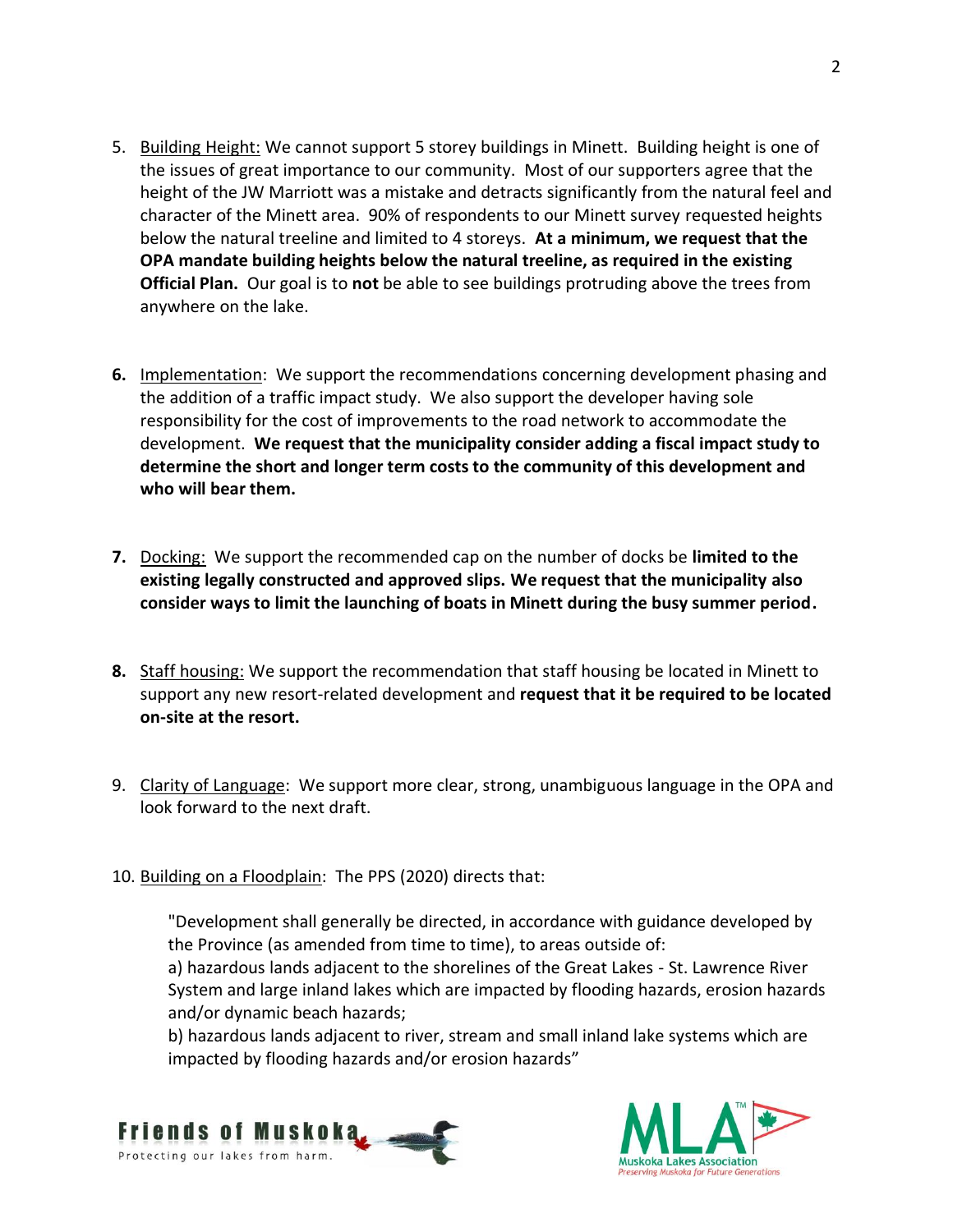The District of Muskoka has just completed floodplain mapping for the shoreline of Lake Rosseau which delineates the high-water level. In redevelopment there is an opportunity to 'build back better' and we would encourage Council to consider flood prone areas to be restricted from development and existing structures removed or flood proofed. Intensification of the shoreline in a floodprone area is not in keeping with provincial guidance (MNR 2003) for natural hazards which states that "Municipalities and planning boards will direct new development to areas outside of the flood and erosion hazard areas**." As per District comments on the Minett OPA, flood prone areas in Minett should be subject to a restrictive designation with detailed policies and development should be appropriately set back from these areas.** 

11. Second Public Meeting: **We support the recommendation that Non-Red Leaves landowners be consulted directly and asked to make submissions by a certain date rather than holding a second public meeting.** It is more efficient and just as effective for the Township to consult the Non-Red Leaves property owners directly to get their feedback on the proposed change in development rights for their property. There was strong turnout at the first public meeting on May 28th and ample opportunity for public comment. Direct consultation will avoid the time and consultants' fees involved in holding another public meeting.

Both Altus and Riverstone studies make clear it would be detrimental to the viability of both the proposed development and the existing resort properties, the character of the area, and safe boating on that part of the lake to provide development rights beyond what is currently contemplated.

Finally, further delay would be unfair to Mr. Goldhar who has been patient throughout this process.

- 12. Additional items: **Friends of Muskoka and the MLA made several additional recommendations for changes to OPA 56 in our May 28th submission which we trust were received and will be considered in the next draft**. Examples include:
	- a. A requirement for a tree protection plan to minimize tree canopy removal to the extent possible.
	- b. The addition of commercial criteria recommended by the Minett Joint Policy Review Steering Committee.
	- c. A minimum of 25% of waterfront gross floor area be required to be commercial amenity space .. i.e. non-accommodation.